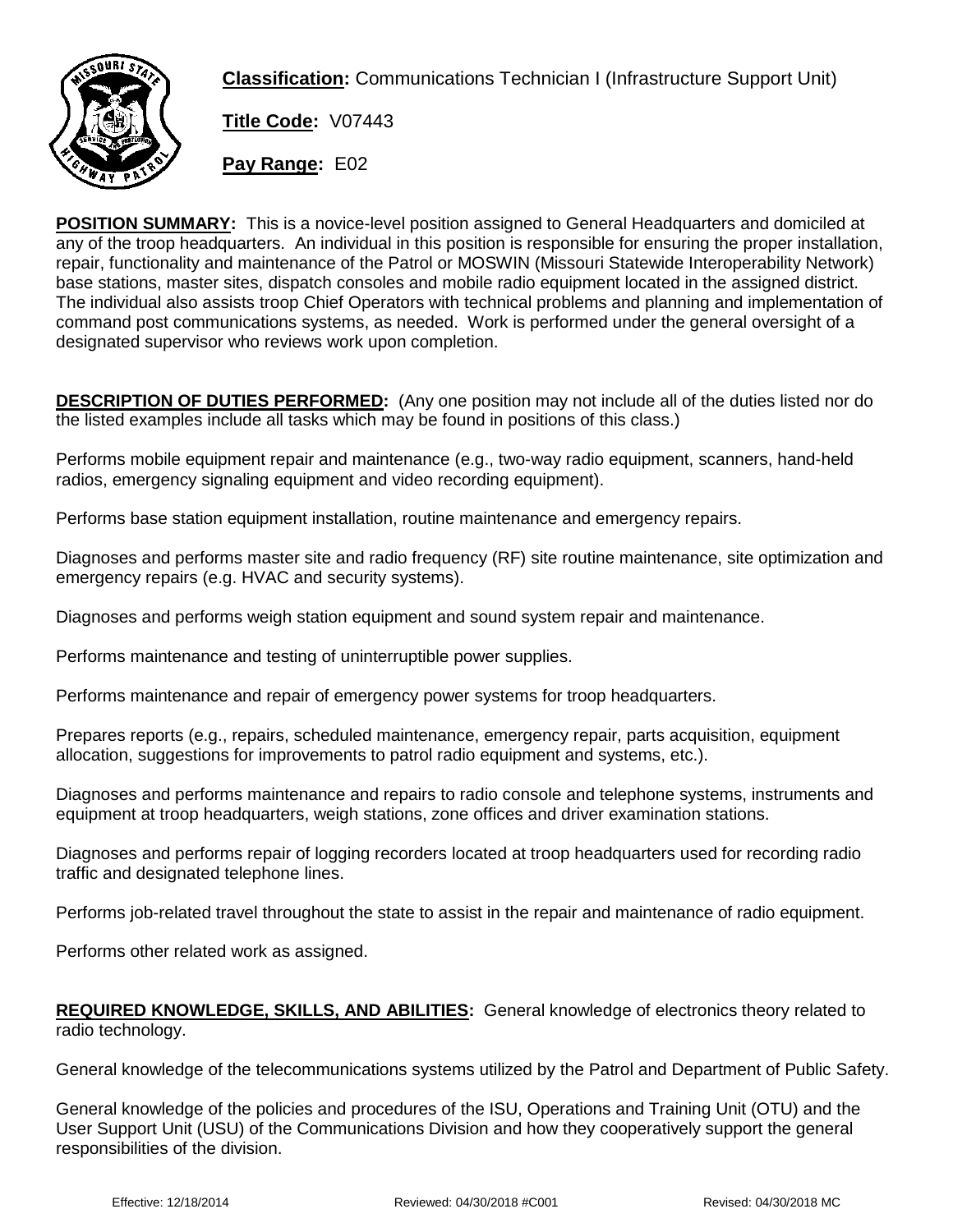## **Classification:** Communications Technician I (Infrastructure Support Unit) Page 2

General knowledge of computer networking and internet protocol (IP) schemes, routers and swtiches.

General skill and knowledge necessary to work with all voltage electrical systems.

General skill and knowledge of environmental monitoring systems, scada systems and various other low voltage systems.

General skill and knowledge in the use of hand tools, multimeter, service monitor, test sets, soldering equipment, electric drill, power meters, and oscilloscopes.

General skill and knowledge of basic computer networking principles, ethernet wiring, cellular /wi-fi networks, etc.

Possess successful time management techniques and organizational skills.

Ability to respond quickly and effectively in critical situations.

Ability to comprehend complex electronic equipment maintenance manuals and schematics.

Ability to design, install, maintain and repair security systems and access control systems at various facilities (e.g. video surveillance systems).

Ability to identify, diagnose and repair electronic equipment, as well as manage multiple systems on a statewide platform.

Ability to understand various software programs, basic scripts and graphical user interfaces.

Ability to perform job-related travel, as requested.

Ability to lift radio equipment and tools necessary for repair.

Ability to gather, assemble, correlate and analyze facts to be incorporated into reports.

Ability to work closely with others in a cooperative team effort and display leadership abilities, as necessary.

Ability to make decisions in accordance with laws, policies, procedures, regulations and apply these to work problems.

Ability to respond at any time and work long hours without taking a break, possibly in inclement and hazardous weather conditions.

Ability to work with highly sensitive information and in confidential and sensitive areas (e.g. troop evidence rooms, crime laboratories, explosive materials areas, etc.) in a confidential and professional manner.

Ability to handle restricted and confidential information in a professional manner and maintain the information as such.

Ability to communicate in English clearly and concisely, both orally and in writing.

Ability to establish and maintain harmonious working relations with others.

Ability to work with material that may be of a sexual nature relating to criminal activity (e.g., written material, photographs, and/or verbal language, etc.).